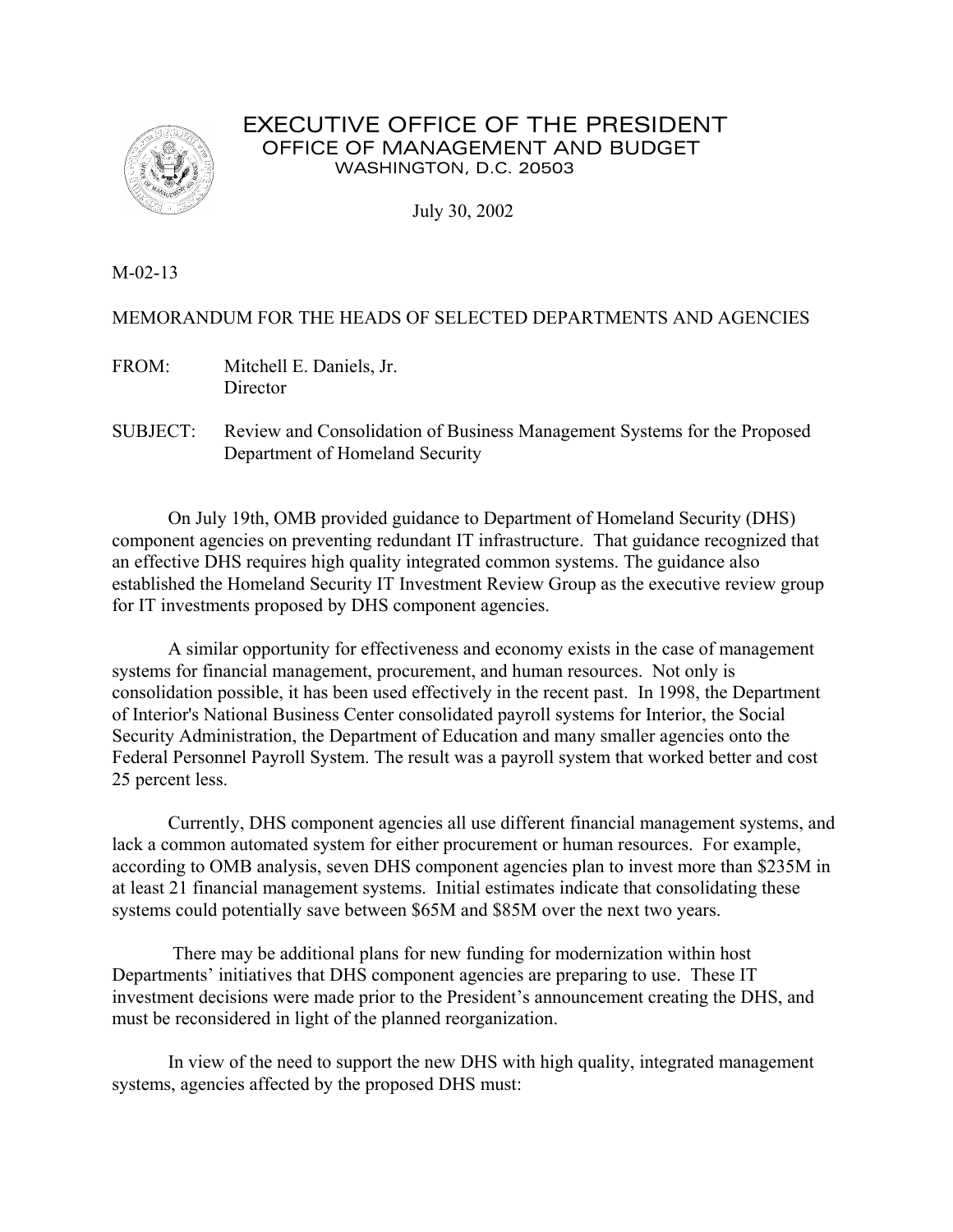- Cease temporarily new financial management, procurement, and HR system development or modernization efforts above \$500,000 pending an expedited review of all DHS component agency investment plans.
- Identify any current and planned spending on IT systems directly for or related to financial management, human resources management, and procurement not included in Attachment B to this memorandum.
- Participate in the Business Systems IT Review Group led by OMB and the Office of Homeland Security (OHS).

Attachment A contains a detailed listing of types of management systems affected by this memorandum and Attachment B provides an initial list of systems, based on agencies' FY03 budget materials. If an agency has a critical system need that conflicts with this directive, such as improvements needed to meet a statutory requirement, it should contact its OMB RMO representative and provide information for review consistent with OMB Circular A-11, before proceeding. OMB will expedite and complete these reviews within 24 hours.

#### Next Steps for Unifying Management System Investments

 Central to the value of any IT investment, requirements must be defined by both the users of the system and the officials responsible for the operations supported. Therefore, to ensure that system requirements are appropriately assembled and evaluated, OMB, in conjunction with OHS, will work with DHS component agencies in establishing a Homeland Security Business Systems IT Review Group. This Review Group will be responsible for defining high level requirements for IT to support effective management, and will make IT investment recommendations to the Homeland Security Transition Planning Office. Comprising Chief Financial Officers, Procurement Executives, Human Resources Executives, and Chief Information Officers selected from DHS component agencies, the Business Systems IT Review Group will make recommendations that create a single, modern environment that supports homeland security administrative functions. The Group will identify and track resulting savings.

As required under Section 5113(b)(2)(B) of the Clinger-Cohen Act, any recommendations for investment must consider alternatives including obtaining the function as a service from another agency or commercial source. In performing its review, the Group should take maximum advantage of applicable Internal Efficiency and Effectiveness E-Government Initiatives, particularly e-Training, Integrated Acquisition, e-Travel, Recruitment One Stop, and Integrated HR and Payroll Processing Consolidation.

As discussed above and consistent with Section 5113 (b)(5)(B) of the Clinger-Cohen Act of 1996, no new efforts to develop or modernize financial, HR or procurement IT management systems above \$500,000 shall be initiated, pending a review of all DHS component agencies investments (with exceptions noted above for emergency or urgent needs). Affected agencies must perform a rapid, but thorough, review of their current and planned management systems investments. OMB staff will work with OHS to contact your agency for help in obtaining this information for submission no later than August 22, 2002. Once the information is received, the Business System IT Review Group will begin review to identify redundant investments as well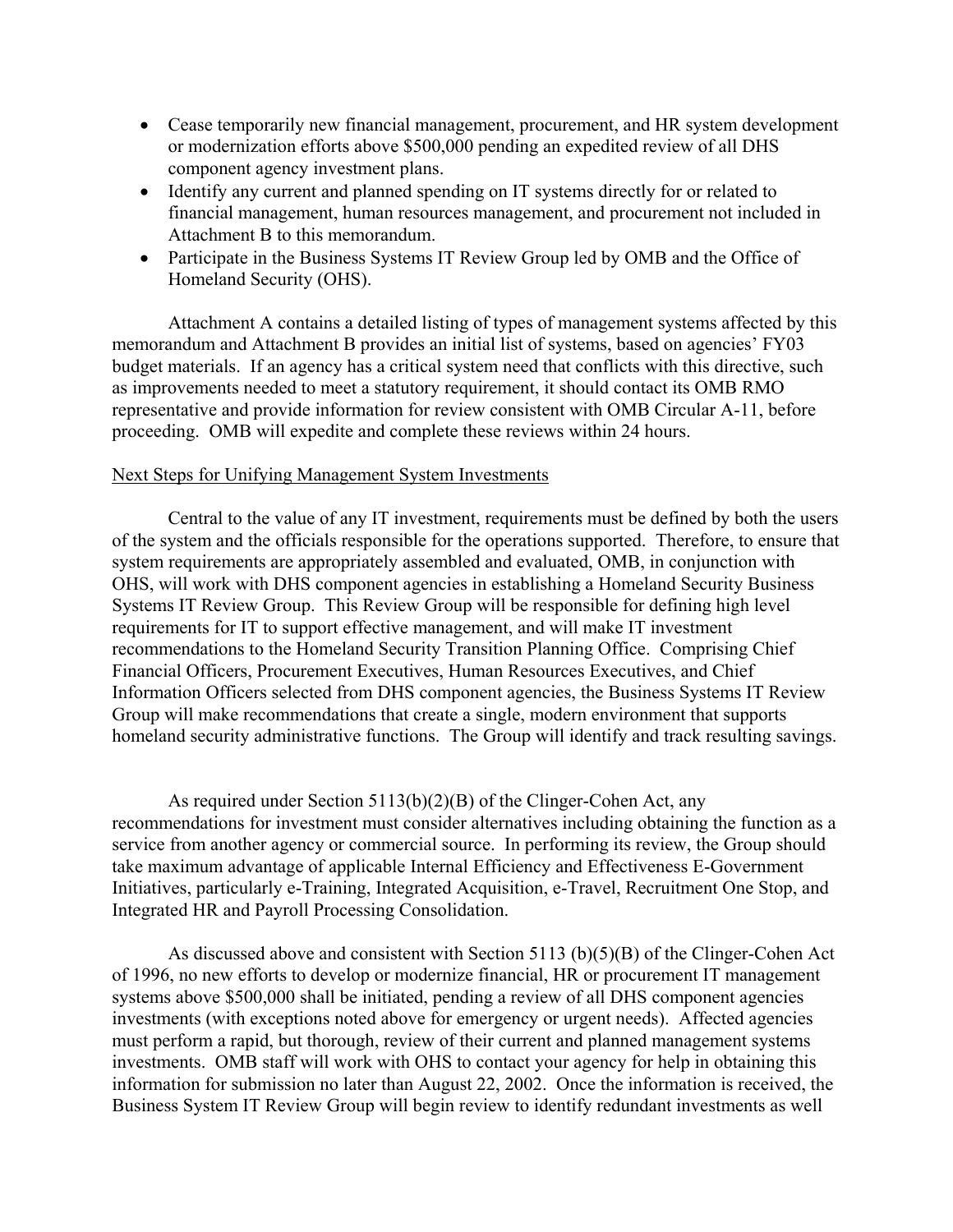as investments that need to be integrated to enhance operations. After the reviews have been completed, OMB will work with agencies on release of development funds. Please take whatever steps are necessary to respond to this effort. DHS component agencies will be contacted shortly for the first meeting of the group.

Thank you for your continued leadership and commitment to meeting the President's homeland security goals. Please have your staff contact Mark Forman at 202-395-1181 for any additional information related to this memorandum.

#### **Attachments**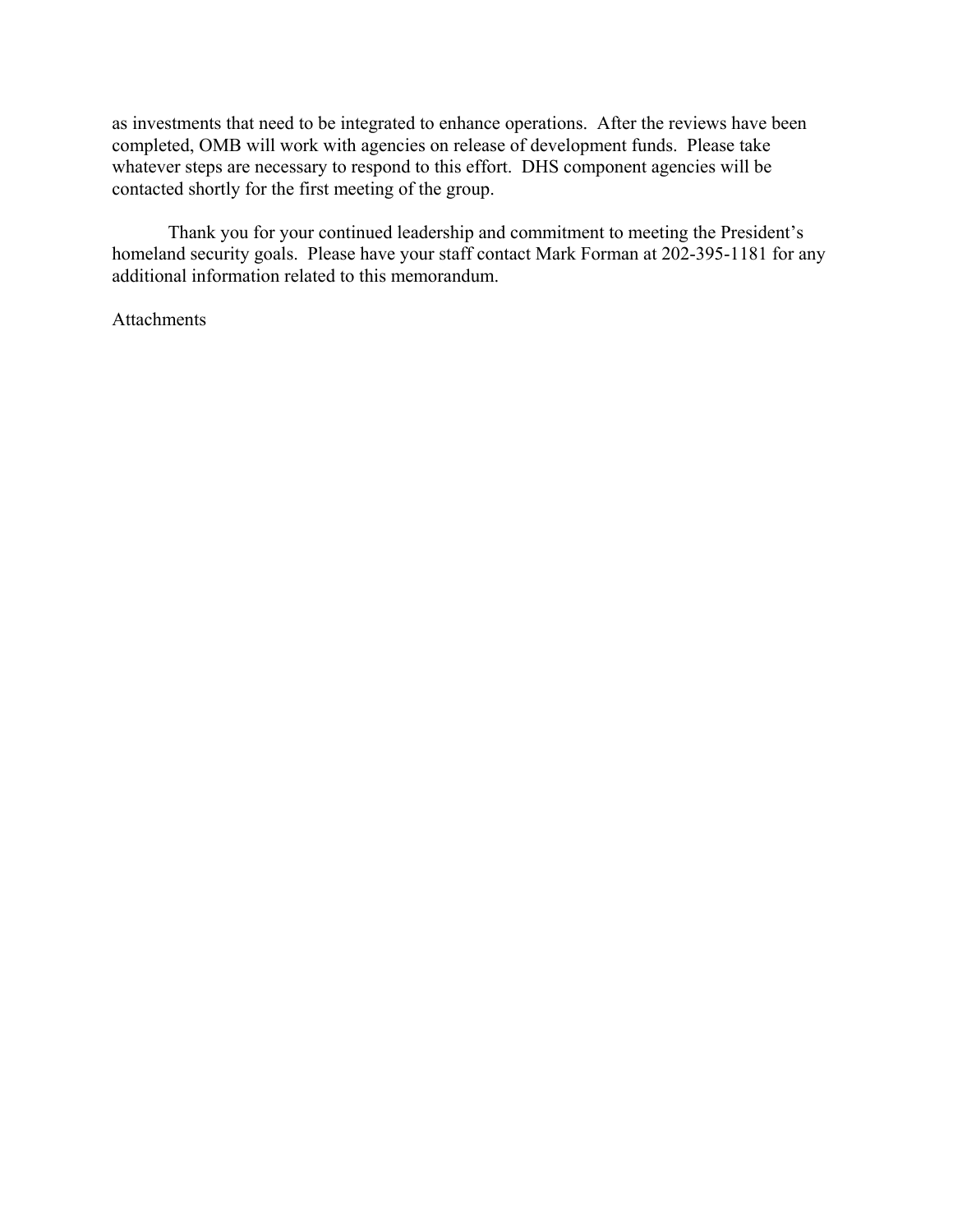### Attachment A

#### **Management Systems**

This memorandum applies to both financial management systems, human resources management systems, acquisition management systems, and other systems that support integration among these systems according to the list below.

- 1. Financial Management Systems
	- a. Core Financial Management Systems

Core Financial Management Systems support:

- General Ledger Management
- Funds Management
- Payment Management
- Receipt Management
- Cost Management
- Financial Management Reporting
- b. Other financial management systems supporting programs and administration.

These systems support financial management in the areas of:

- Acquisition (Procurement, Purchasing)
- Benefit Payment
- Budget Formulation
- Cost Accounting
- Executive Information Systems
- Government-Wide Processing/Information Systems
- Grants
- Insurance Claims
- Inventory
- Labor Distribution
- Loans direct and guaranteed
- Personnel/Payroll Civilian and others (military, foreign service, etc.)
- Property Management
- Revenue
- Seized/Forfeited Assets
- Travel
- 3. Human Resource Management Systems

Human Resource systems process and store personnel records containing information about the employee, such as job status, skills attained, benefits, and other personal information. Additional transactional capabilities may include time and attendance reporting, payroll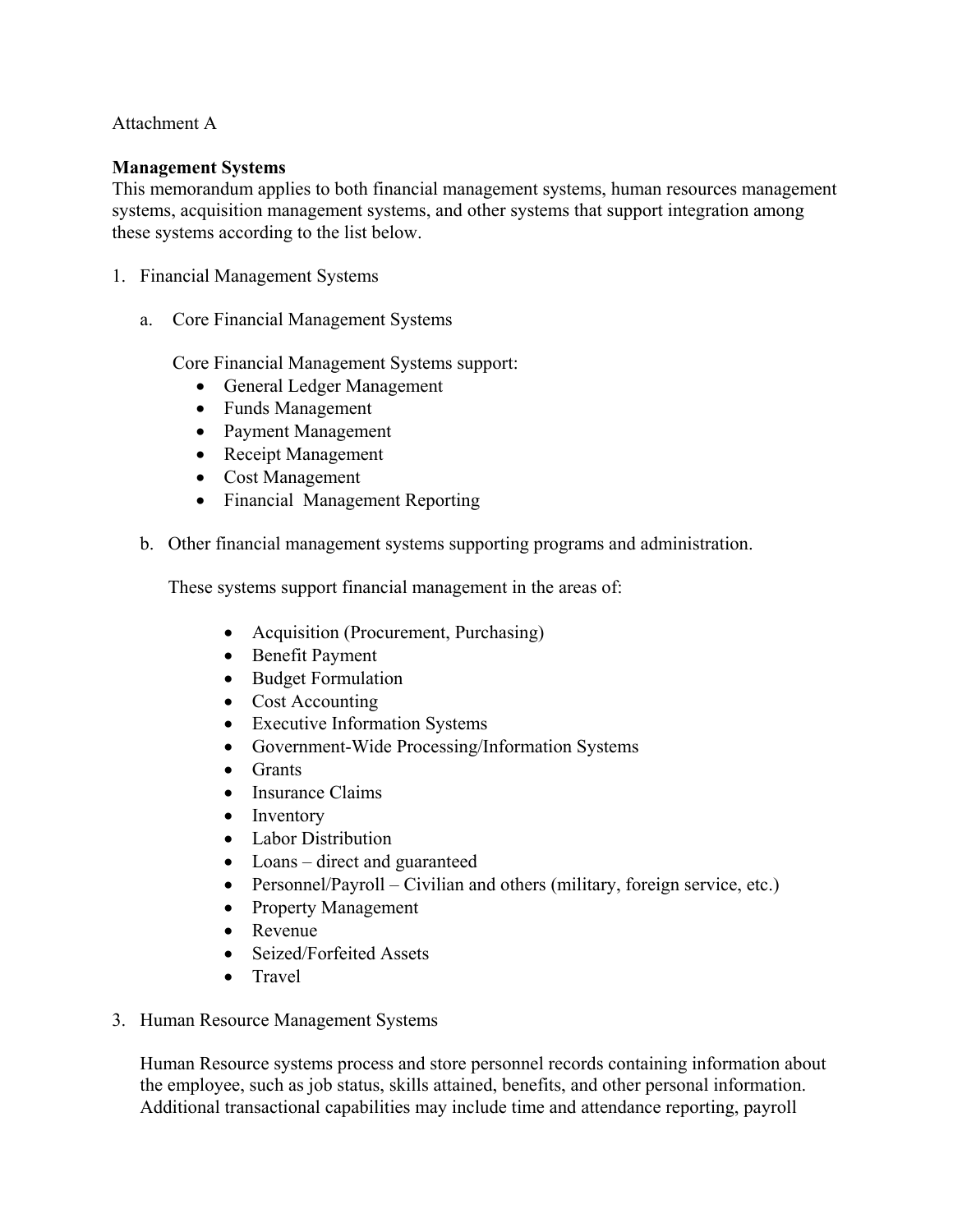processing, training and recruitment systems, and other capabilities that support the life-cycle events of Federal employees.

4. Procurement (Integrated Acquisition)

Core functionality of integrated acquisition systems could consists of multiple components to perform the following functions:

- Store vendor information
- Maintain clauses and other commonly used terms and conditions
- Generate contract documents to include delivery orders, task orders and modifications
- Maintain financial tracking of funds obligated, funds expended and invoices paid
- Provide delivery information
- Maintain and share performance information on vendors
- Interoperate with government-wide tools to streamline common processes such as issuing synopses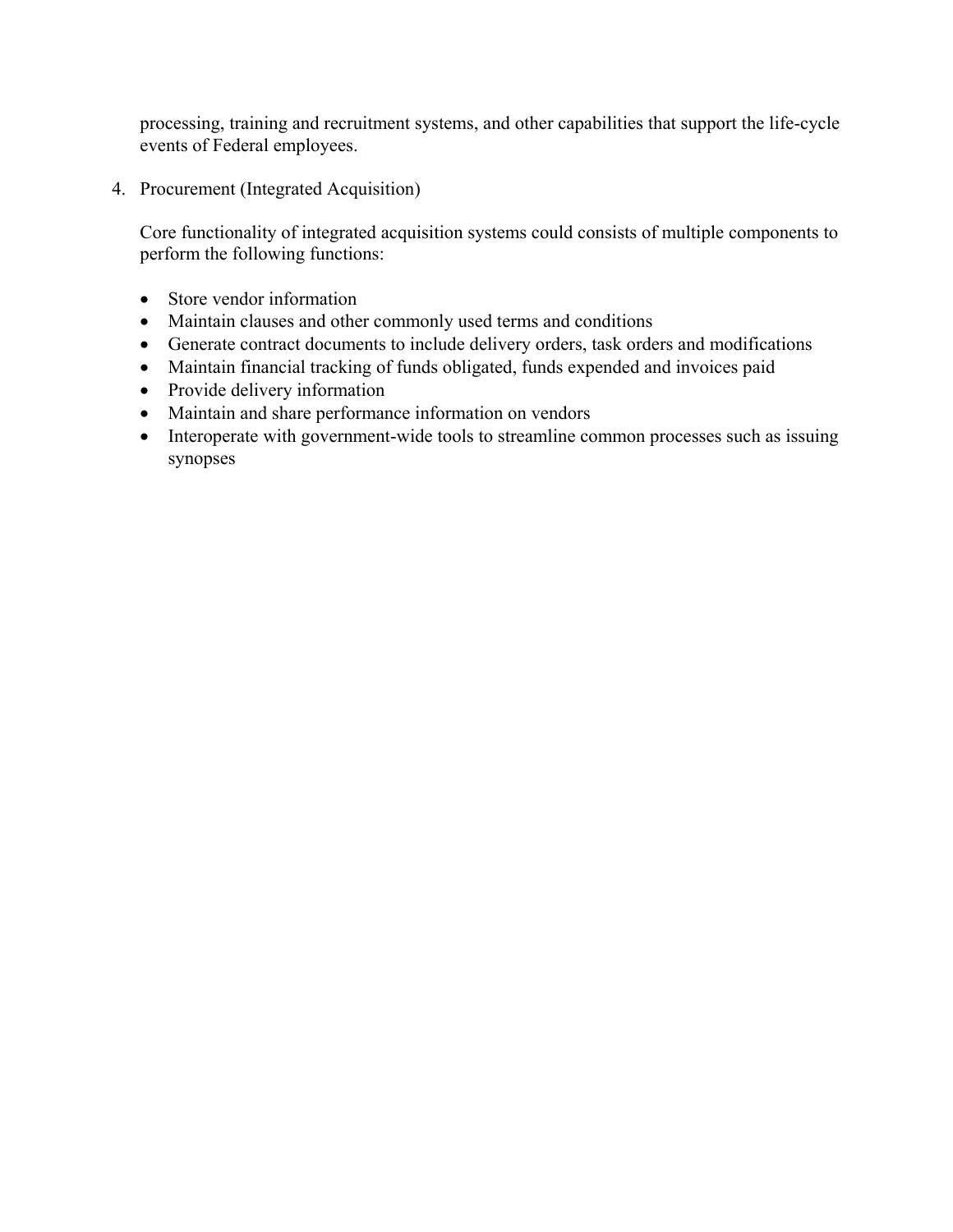# Attachment B

# **Business Management Systems IT Spending by Proposed DHS Component Agencies1**

(in millions)

| <b>Agency</b>                       | <b>Project Name</b>                                                          | <b>FY02</b> | FY03    |
|-------------------------------------|------------------------------------------------------------------------------|-------------|---------|
| <b>Financial Management</b>         |                                                                              |             |         |
| <b>FEMA</b>                         | <b>Integrated Financial Management System</b>                                | \$1.7       | \$1.4   |
| <b>FEMA</b>                         | Personnel Resources Information Systems Mart                                 | \$1.6       | \$1.4   |
| <b>INS</b>                          | Federal Financial Management System (FFMS)                                   | \$14.2      | \$9.7   |
| <b>INS</b>                          | Financial Accounting Control System (FACS)                                   | \$1.6       | \$1.2   |
| <b>USCG</b>                         | Personnel Management Information System/Joint Uniform Military Pay System    | \$1.2       | \$0.0   |
| <b>USCG</b>                         | <b>Fincen Total System</b>                                                   | \$10.3      | \$13.8  |
| <b>USCG</b>                         | Financial desktop - LUFS NT, IBUDS/AFTS-NT, PACE                             | \$2.8       | \$3.2   |
| <b>USCG</b>                         | Personnel Management Information System/Joint Uniform Military Pay System II | \$3.3       | \$3.3   |
| <b>USCG</b>                         | Tech GAP System                                                              | \$0.0       | \$0.0   |
| <b>USCG</b>                         | <b>Aviation Logistics Management Information System</b>                      | \$1.8       | \$1.8   |
| <b>USCG</b>                         | Marine Information for Safety and Law Enforcement                            | \$2.30      | \$0.43  |
| <b>USCG</b>                         | <b>Fleet Logistics Systems</b>                                               | \$0.7       | \$0.8   |
| <b>CUSTOMS</b>                      | SAP Implementation (formerly QPAM)                                           | \$3.2       | \$3.6   |
| <b>CUSTOMS</b>                      | Automated Commercial System (ACS) Life Support                               | \$18.4      | \$18.4  |
| <b>CUSTOMS</b>                      | Automated Commercial Environment (ACE)                                       | \$26.0      | \$60.0  |
| <b>CUSTOMS</b>                      | International Trade Data System (ITDS)                                       | \$0.8       | \$0.8   |
| <b>CUSTOMS</b>                      | Commercial Recovery Facility (CRF)                                           | \$0.0       | \$0.0   |
| <b>USSS</b>                         | Financial Management and Accounting System                                   | \$3.0       | \$3.0   |
|                                     | <b>APHIS (USDA)</b> APHIS Financial Systems                                  | \$0.0       | \$0.0   |
|                                     | <b>APHIS (USDA)</b> Import/Export Simplification System                      | \$0.0       | \$0.0   |
| <b>TSA</b>                          | <b>Financial Management System</b>                                           |             | \$20.0  |
| <b>Human Resources</b>              |                                                                              |             |         |
| <b>FEMA</b>                         | Personnel Resources Information Systems Mart                                 | \$1.6       | \$1.4   |
| <b>FEMA</b>                         | Admin. Management Systems                                                    | \$1.4       | \$1.4   |
| <b>USCG</b>                         | Personnel Management Information System/Joint Uniform Military Pay System    | \$0.5       | \$0.0   |
| <b>USCG</b>                         | Personnel Management Information System/Joint Uniform Military Pay System II | \$1.2       | \$1.2   |
| <b>INS</b>                          | POE Office Management System/Workforce Analysis Module                       | \$1.8       | \$1.8   |
| <b>Procurement</b>                  |                                                                              |             |         |
| FEMA                                | <b>Automated Acquisition Management System</b>                               | \$0.4       | \$0.4   |
| <b>Total Investments</b>            |                                                                              |             |         |
| <b>Financial Management Systems</b> |                                                                              | \$92.9      | \$142.8 |
| <b>HR Systems</b>                   |                                                                              | \$6.5       | \$5.8   |
| <b>Procurement Systems</b>          |                                                                              | \$0.4       | \$0.4   |

 $1$  This information came from agencies' FY03 budget materials.